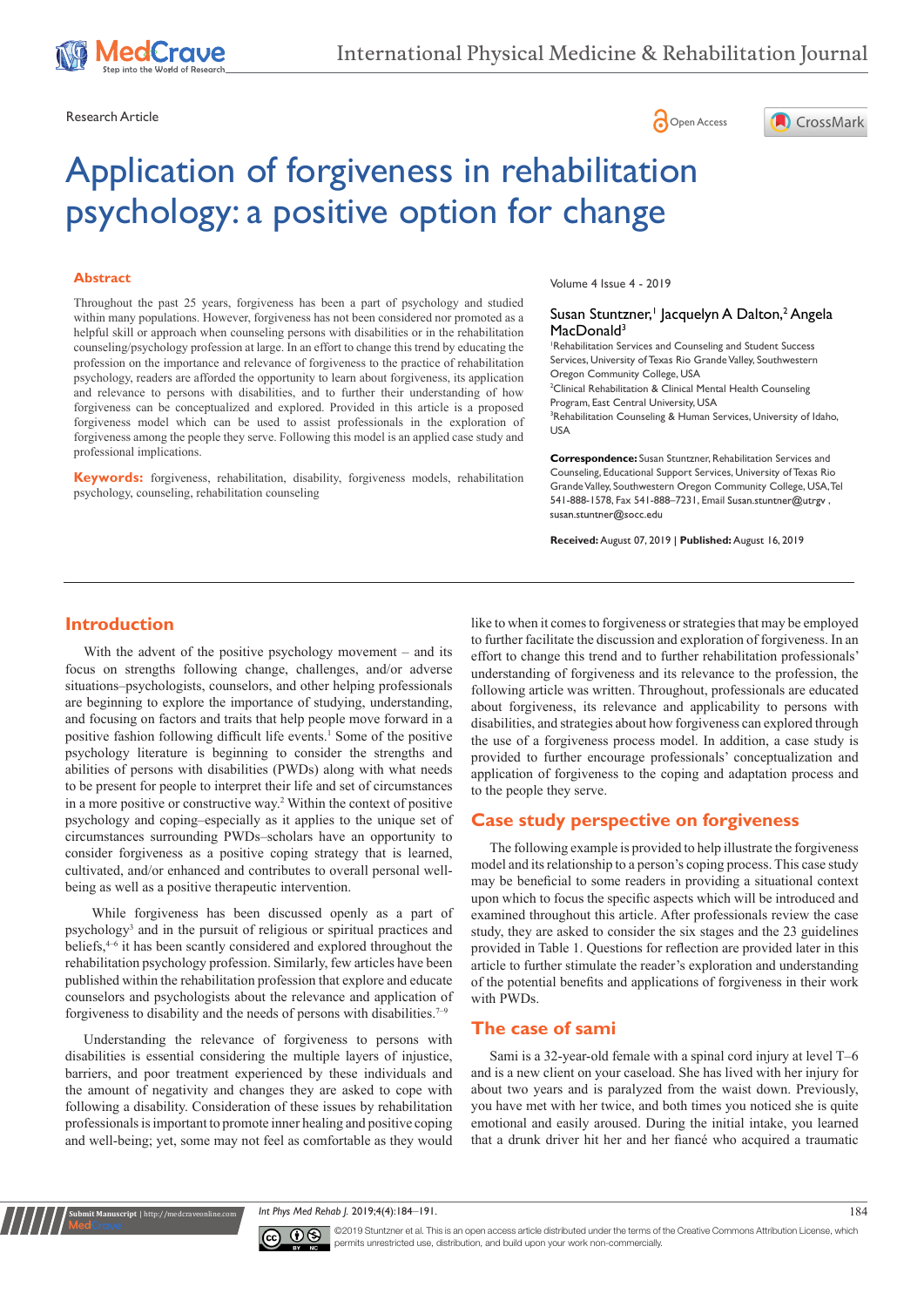brain injury. Sami reported that the driver was a minor and that repercussions to the driver were minimal. Sami stated that the driver was sentenced to jail for two weeks, 3 months of probation, and then was given the opportunity to have the whole charge and situation erased from his personal record. In her mind, this was not justice or fair as the driver was not physically injured, and had not taken steps to apologize or account for his actions. Furthermore, Sami shared the driver basically got a 'slap on the wrist' for his crimes and was able to resume his old life and go on as if nothing happened. Meanwhile, Sami and the life of her fiancé have been changed forever.

Sami initially shares pieces of this story and appears to still be emotionally and psychologically tormented primarily due to the injustice and unfairness of the situation as well as the fact her life completely changed. Next, she reports wanting to get a job and find something she can do for a long time given she is not able to walk. As the rehabilitation professional, you want that for her too. However, every time you meet with her, she spends much energy and time discussing what is not going right in her life, telling you how she is angry and the reason(s) for it, and sharing stories about the way people treat her since she is in a wheelchair. She also talks about how her family is not emotionally supportive, and she is furious at God. Her feelings are compounded by the fact that she believes in God and finds spirituality critical; yet, she does not appear to feel supported by many members of her church.

Today, when she comes to see you, Sami also discloses about her frustrations with meeting new people as she and her fiancé broke up. Eventually, she sighs and says, "It's just not fair! I try so hard to get my life going, and I face all of these barriers, yet nothing seems to work right. I feel alone and unsupported. I am so angry at God! I can't even breathe. I am not sleeping, eating, or getting out much. I feel depressed and anxious much of the time. It all seems pointless. The way people treat or react to me due to the wheelchair has been especially challenging of late. When I think about this, how is it I am ever going to find a job or become employed? I mean employers are people with biases, and they discriminate too. You know they do!"

# **Definition of forgiveness**

Forgiveness is frequently defined and understood as an individualized and personal process whereby the person hurt and offended by someone else reduces negative thoughts, feelings, and behaviors (i.e., resentment, desire for revenge) toward the offending person and replaces them with more positive ones including tolerance, patience, compassion, and benevolence<sup>10–12</sup> even if the person does not deserve it. Forgiveness is a way for the offended individual to face the hurt and injustice experienced, to reframe the event and conflict from a more open and expanded view,<sup>13</sup> and to discover some of the many benefits he or she may personally experience by making this choice. In addition, forgiveness is a process which does not occur in a linear fashion, happen quickly, and one that often takes time depending on the interpretation, severity, and repeated nature of the offense endured.<sup>14</sup>

Forgiveness is a personal choice, and a targeted goal people work toward when a deep hurt or injustice has occurred between two people.15 While forgiveness encapsulates something that involves the existence of hurt or betrayal between two people, the authors posit that forgiveness may also be related to the need to forgive oneself, events that happen on a constant basis, or a higher being such as  $God.^{16,17}$ Part of this reasoning is due to the fact that some people experience

"repeated" hurts, insults, or injustices by either known or unknown individuals. Some encounter continued and often repeated offenses about how they are perceived and/or treated by society or strangers who are not familiar or comfortable with the presence of disability.<sup>18</sup> Such situations lead some people to the discovery that they have a need to forgive "a recurring event" as a single person or entity is not the sole cause.<sup>19</sup>

# **Empirical research on forgiveness**

Forgiveness has been discussed theoretically and studied empirically throughout the research with many different populations. In many instances, forgiveness has been offered and delivered as a multi-week intervention to aid in the reduction of negative thoughts and feelings and the promotion of positive ones (i.e., Enright's Forgiveness Process Model). Other studies approach forgiveness as a workshop; something worked on through essay writing, or a combination thereof,<sup>20</sup> as a brief intervention,<sup>21</sup> or through the study of factors related to forgiveness.

## **Enright's forgiveness model**

Forgiveness scholars, Enright and Fitzgibbons,<sup>10</sup> discuss one forgiveness model that has been well studied throughout the research and forgiveness intervention studies. According to these scholars, forgiveness is described as a process that occurs according to four phases and 20 units. People learning to forgive are believed to go through the Uncovering Phase, the Decision Phase, the Work Phase, and the Deepening Phase. Within each phase are units or steps people may experience as a part of each stage.

Throughout the intervention research, people are taught about forgiveness, what it is, and the adverse effects of not forgiving and how it may impact them presently. The intervention provides individuals with the opportunity to explore and discover negative thoughts and feelings held which may prevent them from moving on. During the Uncovering Phase, much of this work is identified. Once people become aware of their current thoughts and feelings and the impact these have on their overall functioning and well-being, they may move into the Decision Phase. During this phase, people consider and decide if forgiveness will aid in healing and help them move forward. If so, they often make a commitment to work on forgiveness, as it is not easy to forgive when grave offenses occur. Following the Decision Phase is the Work Phase.

The Work Phase is where people learn about forgiveness; strive to work towards it and attempt to let go of the negativity held toward the offender by learning to reframe the offense, the offender, and their personal pain. Throughout this phase, people are encouraged to consider viewing the offender in another, more compassionate way.<sup>22</sup> During the Outcome/Deepening Phase, people work on reframing the hurt and offense, and on their inner self enough that they can find meaning in the pain or severe event<sup>23</sup> and move on with life in a positive manner.

Understanding this process is essential for professionals wanting to implement this model throughout the research or as an intervention. Forgiveness scholars have utilized the forgiveness process model with several populations. For example, Enright and Fitzgibbons<sup>10</sup> discuss research that has taken place among individuals with substance abuse issues, cancer,<sup>24</sup> adult children of alcoholics,<sup>25</sup> and individuals living with cardiac issues.<sup>27</sup> Additional forgiveness research studies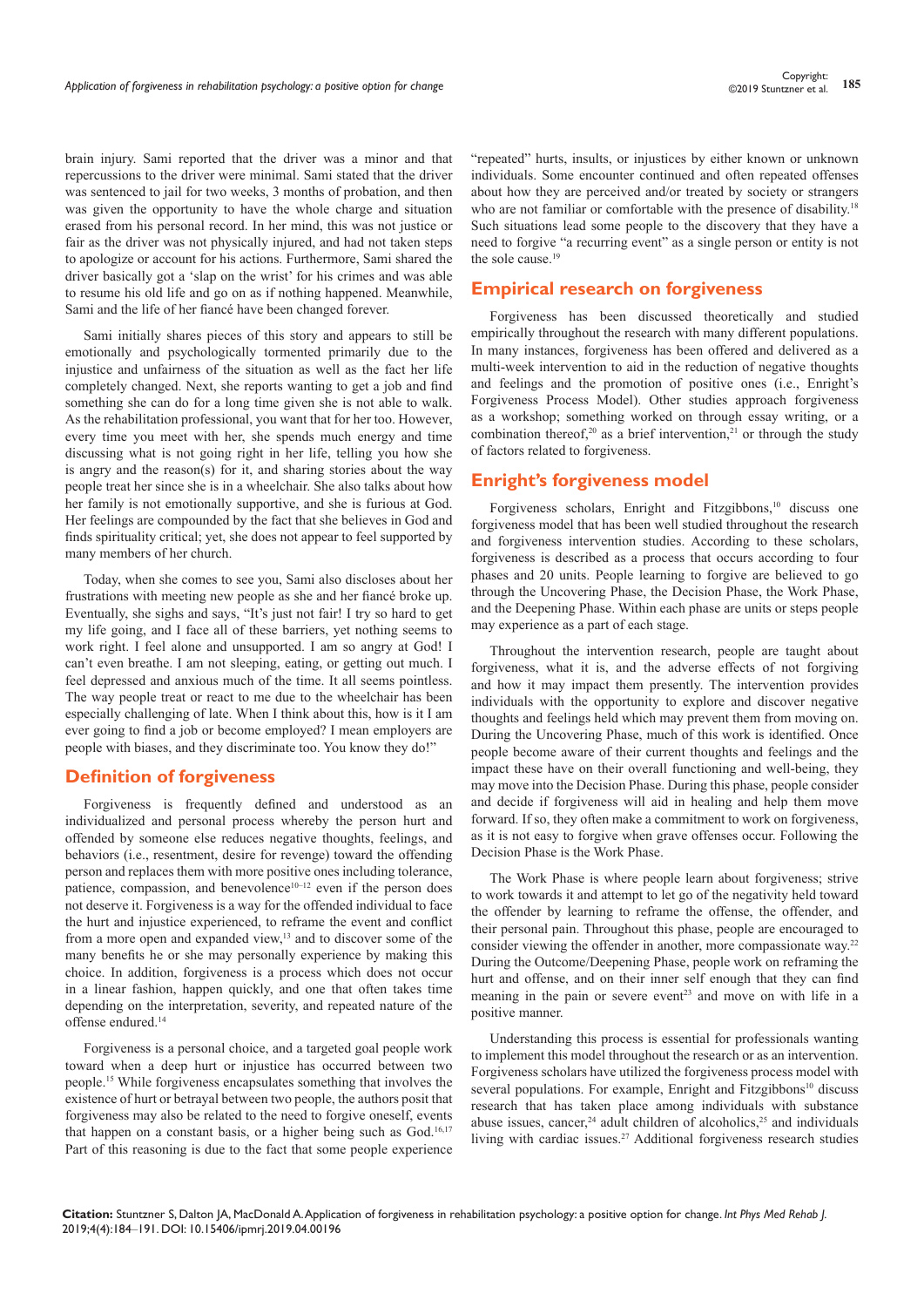that support the use of the forgiveness process model include work completed among people with spinal cord injury<sup>20,26</sup> and among women with fibromyalgia who also experienced emotional abuse.<sup>28</sup>

Findings from these studies provide support for the notion that forgiveness helps reduce negative emotions such as anger, depression, and anxiety8,25,27 and decrease phases of negative coping and adaption among persons with spinal cord injury.20,26 Forgiveness also improves self-esteem and personal relationships<sup>25</sup> problem-solving skills,<sup>27</sup> restores hope<sup>24</sup> and further contributes to peoples' ability to forgive. The benefits suggested by these studies are in line with the general needs of PWDs regardless of disability type and onset.

## **Factors related to forgiveness**

Beyond the work conducted by Enright and colleagues, forgiveness has also been studied among other populations such as people with traumatic brain injury,<sup>29</sup> posttraumatic stress disorder,<sup>30</sup> low chronic back pain,<sup>31</sup> and cardiac conditions.<sup>32</sup>

Similarly, much of the forgiveness research is focused on factors related to or associated with forgiveness rather than a particular approach or intervention. From these studies, forgiveness appears to be a potential variable in the adjustment to disability process for persons with spinal cord injury.<sup>33</sup> Forgiveness is also found to have an influence on peoples' health and life satisfaction, $34$  perceived stress, $32$ and to be associated with resilience among persons with traumatic brain injury.<sup>29</sup>

## **Framework to understand forgiveness in the context of disability**

Forgiveness has much relevance to persons with disabilities as a life skill to help deal with hurt and offenses, a therapeutic process or intervention to aid in healing, a means to cope with and move past the disability and to promote overall well-being, and as a model which can be used or developed as a part of the therapeutic relationship. To assist rehabilitation professionals in understanding the necessity and value of forgiveness as a vital component of the rehabilitation and recovery process, forgiveness as it relates to the context of disability is discussed in further detail in the following sections.

#### **Forgiveness: a skill or an intervention?**

Rehabilitation professionals wanting to understand forgiveness and its utility to the rehabilitation profession may wonder whether forgiveness is an intervention or if it is a skill people have and can cultivate. The authors' perspective is that forgiveness is a process which is both a skill and a therapeutic intervention. As a skill, forgiveness may be applicable to the PWD who expresses a theme of or related to anger, resentment, grief, loss, betrayal, oppression, and/or humiliation in order to contribute to the improvements and building up of healthy coping skills. Utilizing the process of forgiveness as an intervention has the potential to introduce the concept of forgiveness to the PWD as a coping skill and a method of processing and understanding both the changed world within them and the changed world around them.

When forgiveness is described and taught as an educational process<sup>10</sup> people are asked to consider a person (or a repeated situation/ offense) so that an identified "individual" known or believed to have caused harm to the forgiver can be determined. Identification of the offense or offender helps the offended person work on forgiveness by having someone or, in some instances, something to apply the learned

process to following the recollection of the hurt or offense. It gives the "forgiver" a place from which to start and later determine if progress in learning to forgive will take place.

As people work through the recognition of painful thoughts and feelings (i.e., mental rumination, not being able to release painful thoughts and feelings, anger), they begin to understand the ways they inhibit moving past the offense and in finding peace and a sense of resolution with what took place. Further, some forgiveness scholars stress the importance of educating a person about forgiveness, the ways it may benefit them should they practice it, as well as encourage the practice of skills or strategies to help forgiveness materialize in their life. One such way to accomplish this is to make the decision to forgive<sup>10</sup> and work to change one's thoughts and feelings toward the offender. This process is often encouraged throughout forgiveness intervention studies to help people learn to view the offending person in a more loving and compassionate manner since the act of forgiveness and compassion "frees" the offended person emotionally and mentally from the internal pain and bondage. As people work through the process, many learn to do more than release themselves from the pain; they learn to find meaning in their situation,<sup>35</sup> realize they are not the only ones hurting or to have gone through an event. Some may even come to realize they have begun to cultivate more positive thoughts, feelings, and ways of living.<sup>19</sup>

Related to the process of forgiveness is the fact that it cannot be "willed" or forced. When people try to make themselves forgive, and they are not ready, able, or willing, they tend to experience the opposite such as feelings of anger and resentment.36 Understanding the adverse effect of prematurely encouraging forgiveness can help rehabilitation professionals understand that forgiveness sometimes involves a "readiness" step, and it is this component of the forgiveness process that is essential for preparing people to "let go" or release the inner turmoil they presently experience.<sup>19</sup> Similarly, people may try to forgive but find it is too hard. As a result, they may feel stymied and unable to move forward until some additional preparatory therapeutic work is complete.

For some, forgiveness may be viewed as a skill. In this instance, people who practice or desire to practice forgiveness are afforded the opportunity to learn techniques (which may or may not be a part of the selected forgiveness process; Stuntzner, 2015b).<sup>37</sup> People who learn how to forgive as an approach to dealing with painful hurts and offenses can access specific skills to aid them in forgiving a hurt or offense. For instance, someone may cultivate specific skills such as mindfulness, self-compassion, compassion for others, or resilience through a workshop, training, course, or psychosocial intervention and throughout the skill acquisition process come to realize that forgiveness may be a component of the skill they are trying to learn or enhance.37,38 Throughout their attempts to access these learned or cultivated skills and abilities, people may realize they also need to forgive to enhance further their mindfulness, self-compassion, or resilience.

## **Relevance of forgiveness to disability**

Forgiveness has much relevance and applicability in the lives and experiences of persons with disabilities.<sup>39</sup> Forgiveness can help individuals who have been emotionally, psychologically, physically, or spiritually hurt or offended. In particular, as previously discussed throughout forgiveness intervention research studies, forgiveness can reduce peoples' anger, anxiety, and depression and improve numerous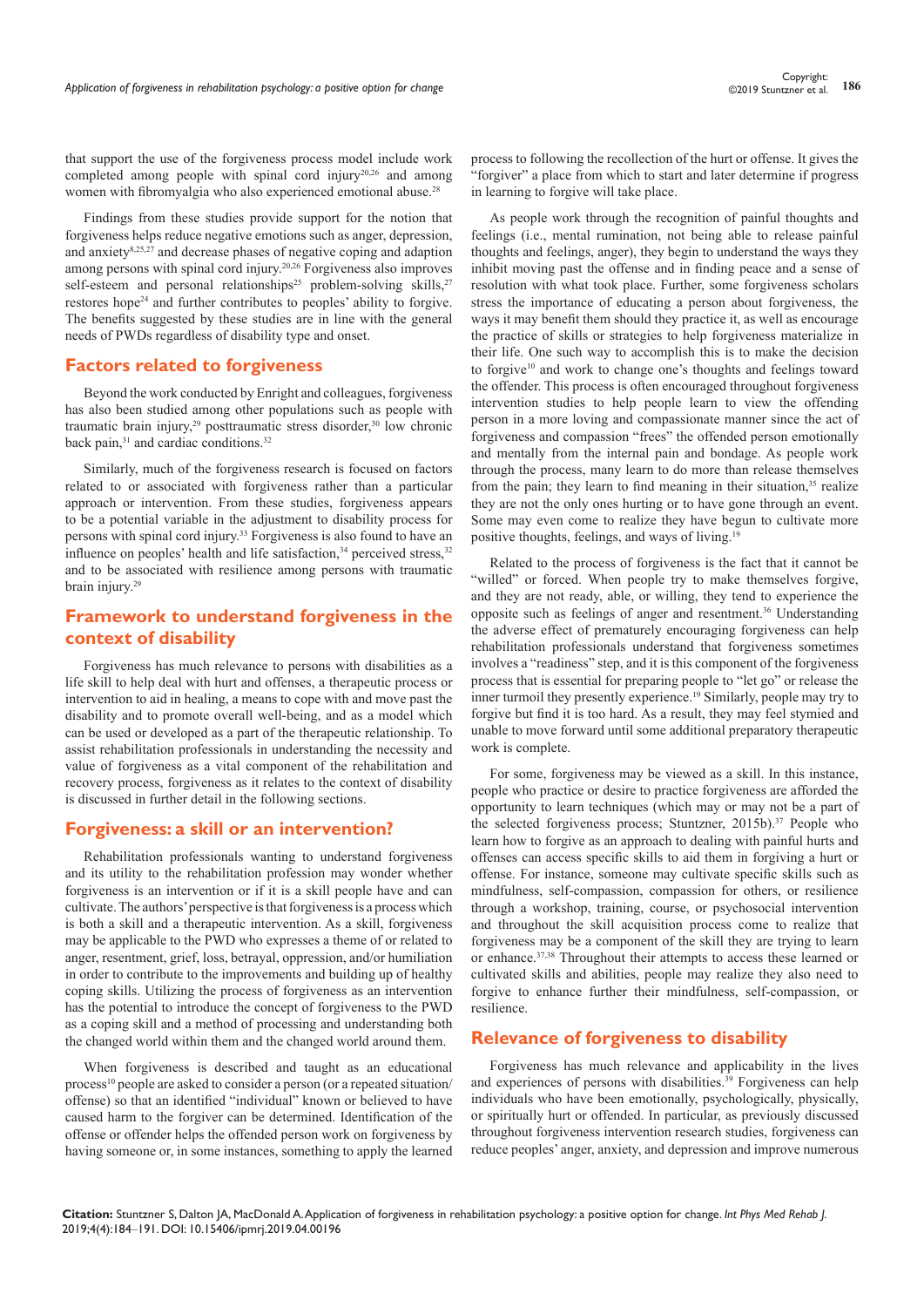positive aspects of their life (i.e., self-esteem, forgiveness, adjustment to disability). Thus, the forgiveness research available suggests it can have an invaluable role in healing peoples' hurts and offenses, and that it may have the potential to provide similar benefits for persons with disabilities.

Understanding the power of forgiveness and its role in aiding people in positive functioning is essential as it may be a factor that aids in better coping and adaptation. For example, Willmering<sup>33</sup> in her qualitative study among persons with spinal cord injury found that many people reported forgiveness as a means to assist them in positive coping and adjustment. Further, Stuntzner<sup>20</sup> in her study among individuals with spinal cord injury proposed a theoretical model (Figure 1) that illustrated the possible relationship between forgiveness and adjustment to disability. According to this model, persons with disabilities can work through one of two coping processes (i.e., forgiveness or adjustment to disability) to reach a better state

of emotional and psychological functioning. When persons with disabilities elect to work on forgiveness, it is understood that they may have some negative thoughts, feelings, and personal pain (i.e., anger, depression, anxiety) as a part of the process and by working through them they can increase their levels of forgiveness, possibly improve their coping abilities, and generate more positive thoughts, feelings, and behaviours. Similarly, people who decide to work on the coping and adaptation process, first, may reduce their negative thoughts, feelings, and behaviours; possibly improve their ability to forgive, and learn to cope with their disability. Conceptualizing forgiveness and coping with disability as parallel but equally effective processes can be useful to rehabilitation professionals in understanding that there is more than one route to consider and practice forgiveness and as people work on their hurts, pain, and personal issues, some may discover that forgiveness is a part of the process and can aid them in the cultivation of positive thoughts, feelings, and behaviours.



**Figure 1** Relationship between forgiveness and adjustment to disability.

Given the fact that persons with disabilities sometimes experience hurts and offenses from multiple sources (i.e., society, persons without disabilities, professionals, employers), some people may eventually discover that they harbor or have internalized negative thoughts, feelings and resentments – all of which impact them in negative ways.<sup>39</sup> Others may realize they blame themselves or God or some other external entity for real or perceived injustices and offenses.

Well-documented and discussed hurts, offenses, and difficulties encountered by persons with disabilities include: negative societal messages and treatment of persons with disabilities;18,40 causes or perceived causes of one's disability (i.e., self-blame, anger at God), discrimination, marginalization, and social injustice;<sup>39</sup> significant losses and changes related to the presence of disability (i.e., loss of employment, finances, relationships, inadequate care giving;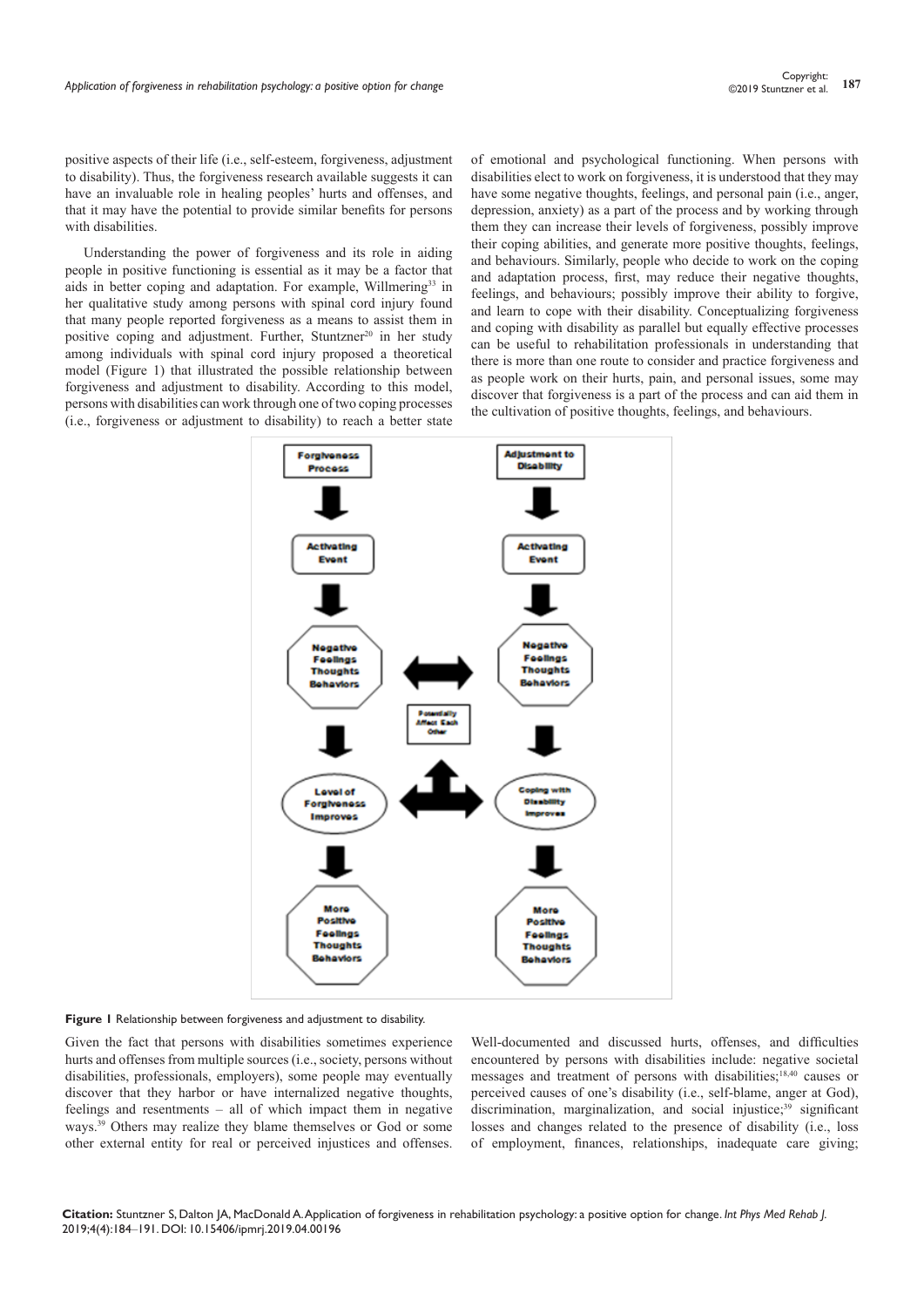Marini, Glover-Graf, & Millington, 2012; Smart, 2009; Stuntzner, 2015a);40,41,42 repeated hurtful and derogatory social or interpersonal experiences;<sup>19</sup> family coping or the inability to cope with the family member's disability; and challenges in practicing self-forgiveness as it relates to one's coping process.

While each of these issues may be a part of the coping and adaptation process and life following a disability, they are not easy ones to address. Any of them, alone or in combination with others, can prevent or inhibit persons with disabilities from coping as well as they desire.

Similarly, the concerns mentioned earlier can cause or further perpetuate negative thoughts, feelings, and resentments–all of which may influence the coping and adaptation process. For some of these issues and offenses, forgiveness and learning to forgive may provide people with an alternative way of life.

**Forgiveness Phases for Rehabilitation Professionals to Consider**

# **Exploration of forgiveness in rehabilitation psychology**

Many forgiveness models exist throughout the literature. In these models, forgiveness scholars<sup>10,43,44</sup> discuss steps or phases through which people progress as they work on forgiveness. These models stress the importance of identifying the hurt or offense that has occurred, recognizing the presence of negative thoughts and feelings, learning to forgive as it relates to the transgression, and experiencing the benefits or a better way of life due to forgiveness. However, forgiveness scholars have not developed or proposed forgiveness models or approaches specifically related to the needs and experiences of persons with disabilities. As a result, the authors developed a model for rehabilitation professionals to consider and use as they explore forgiveness in their work with individuals with disabilities (Table 1).

**Table 1** Exploration of forgiveness in rehabilitation psychology

| T               | <b>Hurt or Offense</b>                                                                                                                                                                           |
|-----------------|--------------------------------------------------------------------------------------------------------------------------------------------------------------------------------------------------|
| L               | Consider if a counselor, psychologist, or an allied-helping professional would be helpful for support and encouragement as a part of the<br>exploration process.                                 |
| 2               | Understand that disability is an event which may have multiple layers of hurt. These layers and offenses may be related to one another<br>and not easy to separate.                              |
| 3               | Identify the people or situations that cause the individual mental and emotional pain.                                                                                                           |
| 4               | Consider various ways peoples' lives change or are negatively impacted following a disability.                                                                                                   |
|                 | Society's attitudes and treatment of persons with disabilities. <sup>40</sup>                                                                                                                    |
|                 | Another person's actions or words (i.e., overt lack of acceptance due to the presence of disability). <sup>18</sup>                                                                              |
|                 | Repeated events that have a theme, but are not tied to one person (i.e., continuous negative experiences because a person is on social<br>security and is not able to go to work). <sup>19</sup> |
|                 | A reoccurring situation in the person's life (i.e., abuse, neglect, denied employment opportunities).                                                                                            |
|                 | Beliefs and feelings held or internalized because of disability (i.e., disability acquisition). <sup>40</sup>                                                                                    |
|                 | Negative thoughts or feelings held towards one's self (i.e., anger, self-blame). <sup>47</sup>                                                                                                   |
|                 | Difficulty trusting or believing in God (i.e., belief that God did not protect the person from harm).                                                                                            |
| 5               | Encourage the person to be patient throughout the process as it is not easy to look at hurt, pain, or offenses.                                                                                  |
| 2               | <b>Coping Skills and Approaches</b>                                                                                                                                                              |
| 6               | Explore whether or not the current way of coping with one's pain, hurt, and/or offense is working or helpful.                                                                                    |
| 7               | Examine if there are consequences or things happening as a result of the coping skills used.                                                                                                     |
| 8               | Ask the person if he or she wants a "better" life and if so, what would that look like? <sup>38</sup>                                                                                            |
| 9               | Explore if the person is willing to do something else to improve the coping process and to heal.                                                                                                 |
| 3               | <b>Exploration of Therapeutic Options to Promote Healing and Forgiveness</b>                                                                                                                     |
| $\overline{10}$ | Discuss or list other choices and approaches the person could use.                                                                                                                               |
| $\mathbf{H}$    | List benefits and limitations of each coping strategy.                                                                                                                                           |
|                 | How can this skill help the person heal and move forward as it relates to the forgiveness and healing process?                                                                                   |
|                 | Identify if there is a need to forgive or consider forgiveness as a part of the healing process If there is explore what the person needs                                                        |

12 Identify if there is a need to forgive or consider forgiveness as a part of the healing process. If there is, explore what the person needs to help him- or herself forgive and work towards forgiveness (i.e., personal support, counseling, homework exercises, outside reading on forgiveness).

Increase understanding of forgiveness and how the presence of disability is associated with hurt and pain that sometimes require the exploration, practice, and cultivation of forgiveness.

#### 4 **Barriers, Fears, and Obstacles that Inhibit Forgiveness**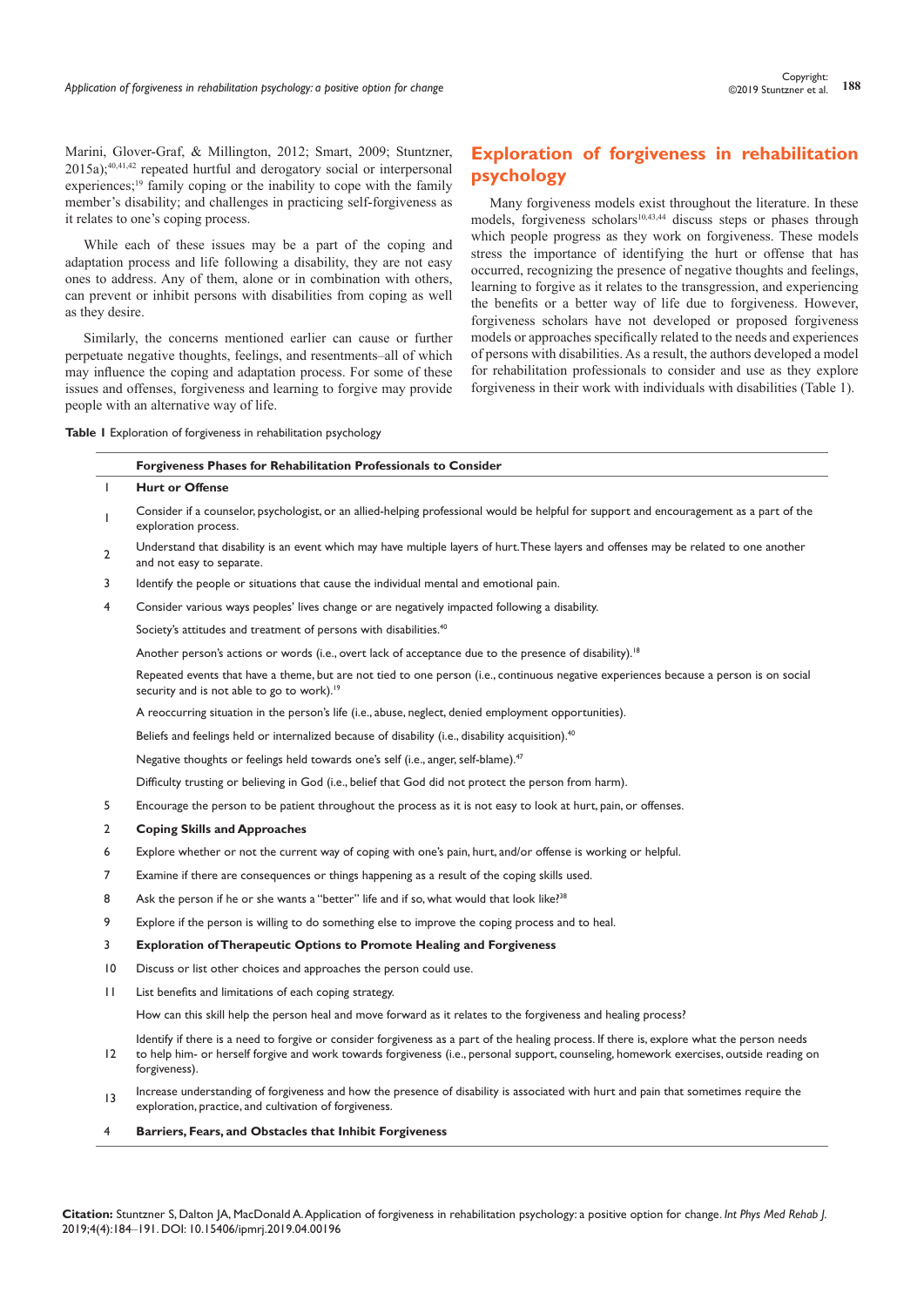|             | Forgiveness Phases for Rehabilitation Professionals to Consider                                                                                                                              |
|-------------|----------------------------------------------------------------------------------------------------------------------------------------------------------------------------------------------|
| 4           | Ask and consider throughout the cultivation of forgiveness if there are barriers, fears, or obstacles that inhibit progress towards<br>forgiveness.                                          |
| 15          | Determine if the person is willing or able to address these as a part of learning to forgive.                                                                                                |
| 16          | Identify strategies to reduce personal barriers and fears then use them as necessary.                                                                                                        |
| 5           | Learn about Forgiveness and its Relevance to Living a Better Life                                                                                                                            |
| 17          | Educate the person on forgiveness and its relevance to living with a disability.                                                                                                             |
| 18          | Explore the ways learning to forgive can enhance a person's life. <sup>37</sup>                                                                                                              |
| $ 9\rangle$ | Determine a starting point to address and apply information learned about forgiveness. <sup>19,37</sup>                                                                                      |
| 20          | Choose and practice strategies to promote forgiveness (i.e., prayer, journaling, cognitive reframing, reading books or information about<br>forgiveness, forgiveness group or intervention). |
| 6           | <b>Cultivation and Integration Forgiveness Skills and Practices</b>                                                                                                                          |
| 21          | Foster understanding that forgiveness is not easy, takes time, but improves lives over time.                                                                                                 |
| 22          | Encourage continued practice and cultivation of forgiveness as a part of the therapeutic relationship.                                                                                       |
| 23          | Discuss the ways a person's thoughts, feelings, behaviors, or experiences have improved since working on forgiveness. <sup>48</sup>                                                          |

Table 1 suggests that forgiveness and the identification of the need for it as a part of the rehabilitation process can be broken down into six phases: (a) identification of the hurt or offense as it relates to living with a disability, (b) exploration of current coping skills and their ability to address a person's emotional and mental pain, (c) discussion of therapeutic options available to promote healing and forgiveness, (d) identification of personal barriers and fears which may inhibit progress towards forgiveness, (e) education and information about forgiveness and its relevance to living a better life, and (f) cultivation and integration of forgiveness throughout a person's life. Within each of these phases, 23 additional guidelines are illustrated to demonstrate the complexity of forgiveness as it relates to disability and the needs of persons with disabilities and to provide rehabilitation professionals with a framework from which to understand and approach forgiveness with the people they serve. Rehabilitation professionals wanting to approach forgiveness as a part of the rehabilitation process are encouraged to review and consider the coping needs and the topic of forgiveness as it relates to a person's coping and adaptation process.

## **Questions for reflection: the case of sami**

After having exposure to both the case of Sami (mentioned earlier) and a comprehensive overview of the potential application of forgiveness in the rehabilitation process, the reader may have some thoughts on the presenting issues and the ways in which forgiveness might help Sami cope better (i.e., feel less angry and anxious, improve personal relationships) and work towards her goal of becoming employed (i.e., better attitude towards employers, coworkers). Before introducing the subject or implementing the intervention of forgiveness, professionals will want to consider how they will cultivate a therapeutic environment to address forgiveness. Professionals are encouraged to review the timing and readiness of the person to work on forgiveness as well as the strategies to best introduce forgiveness into the therapeutic dialogue as a means to heal emotional and psychological hurts.

Professionals working through the case of Sami, may find it helpful to consider questions they could ask themselves or the individual as both address forgiveness as a part of the rehabilitation process. These issues are not all encompassing, as professionals may elicit others that help the person (in this case, Sami) work on forgiveness. The

questions provided are examples of some of those professionals can use to explore the need, relevance, and timing of forgiveness work as well as potential strategies and benefits.

Questions to reflect upon could include: (a) Hurt or Offense: What is the reported hurt or offense? How does this identified situation affect the person emotionally, mentally, physically, vocationally, and spiritually? (b) Coping Skills and Approaches: How well does the person's current coping skills work when dealing with emotional pain? Are there negative consequences experienced by the person due to the way he or she is currently coping? Does the person want a better life and if so, what does s/he say it would look like? (c) Exploration of Therapeutic Options: What are some coping skills the person could use to deal with the identified situation? What are the pros and cons of the skills used or chosen? Where does forgiveness fit into the identified hurt and situation? Is the painful offense or hurt directly or indirectly related to the person's disability? (d) Barriers, Fears, and Obstacles to Forgiveness: Does the person report any fears or concerns about working on forgiveness? What work can be done within the counselling relationship to reduce these barriers and fears? (e) Learn about Forgiveness and its Relevance: What strategies can be used to introduce and educate the person about forgiveness and its benefits to the individual? How can the person explore and actively apply forgiveness to their life? What are some strategies the person might use or find beneficial to promote forgiveness? (f) Cultivation and Integration of Forgiveness: What can be done in the therapeutic relationship to provide support as the person works on forgiveness? How has the person's life improved since working on forgiveness?

## **Professional implications**

Rehabilitation professionals wanting to learn more about forgiveness are encouraged to enhance their understanding of it, how persons with disabilities apply it to their needs, and to explore the number of resources or training options available to them. Rehabilitation professionals have a plethora of ways they can learn about forgiveness and apply it to their clinical practice, in particular with the expansion of this topic throughout the psychology profession.

More specifically, rehabilitation professionals can read books or articles (i.e., theoretical and empirical) written by forgiveness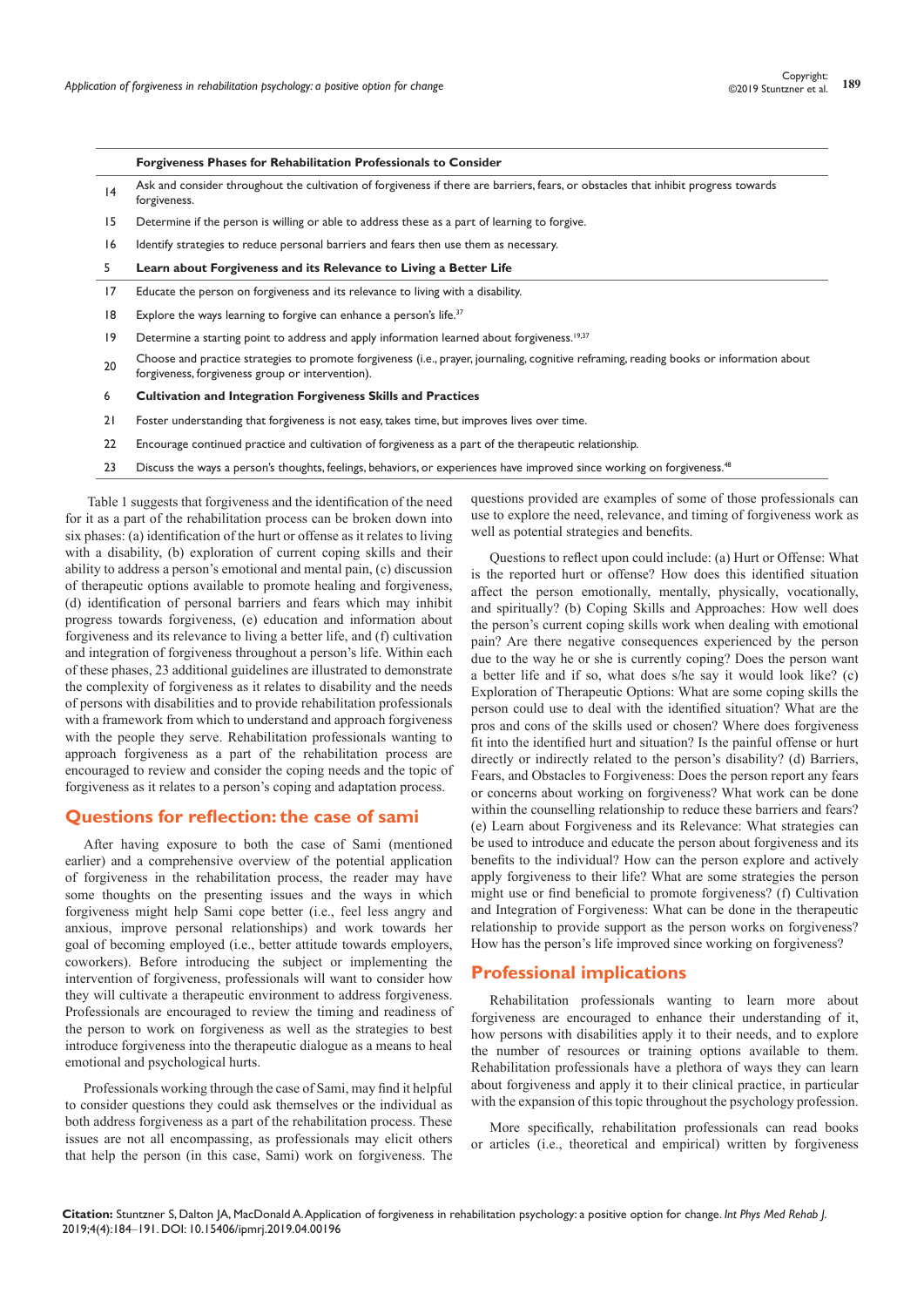scholars about the topic and how it can help improve peoples' lives or those written by rehabilitation scholars in an effort to illustrate its application to disability and rehabilitation counselling and psychology.7–9,18,34 Rehabilitation professionals can also enhance their understanding of forgiveness through the use of forgiveness interventions devised to teach people about forgiveness<sup>45</sup> or forgiveness as it relates to the experience of disability (i.e., Stuntzner's Forgiveness Intervention: Learning to Forgive Yourself and Others; Stuntzner 2015b).<sup>37</sup> Professionals can also approach the topic of forgiveness as an integrated component of interventions designed to improve coping and resilience. Stuntzner and Hartley<sup>38</sup> developed a resilience intervention that incorporates a module on forgiveness and exposes people with disabilities to the skill of forgiveness as a means to improve resilience (i.e., Stuntzner & Hartley's Life Enhancement Intervention: Developing Resiliency Skills Following Disability). Additionally, rehabilitation professionals can attend professional conferences (i.e., APA, ARCA, ACA, NCRE, NCRA, and NRA) or

trainings that offer continuing education on the topic of forgiveness. The more professionals learn about forgiveness, the easier it will be to conceptualize and apply forgiveness to the needs and issues of persons with disabilities.

Another option is for professionals to review and familiarize themselves with forgiveness resources, websites/Facebook accounts (i.e., http://www.facebook.com/internationalforgiveness), forgiveness interventions and strategies, or forgiveness assessment instruments. Similar to the people rehabilitation professionals serve and assist, learning about forgiveness, its application and relevance to one's life, and forgiveness cultivation takes time and is not always easy, but the more professionals understand forgiveness and its importance to persons with disabilities and the rehabilitation profession, the easier it will be to implement.<sup>46–51</sup>

## **Funding**

None

## **Acknowledgements**

None.

## **Conflicts of interest**

The author declares no conflict of interest.

#### **References**

- 1. [Neenan M, Dryden W. Understanding and developing resilience. In: M](https://www.taylorfrancis.com/books/e/9780203144404/chapters/10.4324/9780203144404-14)  Neenan & S Palmer, editors. *[Cognitive behavioral coaching in practice](https://www.taylorfrancis.com/books/e/9780203144404/chapters/10.4324/9780203144404-14)*. [2012;133–152.](https://www.taylorfrancis.com/books/e/9780203144404/chapters/10.4324/9780203144404-14)
- 2. [White B, Driver S, Warren AM. Considering resilience in the](https://psycnet.apa.org/record/2008-01899-002)  [rehabilitation of people with traumatic disabilities.](https://psycnet.apa.org/record/2008-01899-002) *Rehabilitation Psychology.* [2008;53\(1\):9–17.](https://psycnet.apa.org/record/2008-01899-002)
- 3. [Baskin TW, Enright RD. Intervention studies on forgiveness: A meta](https://greatergood.berkeley.edu/images/uploads/Baskin-InterventionForgiveness.pdf)analysis. *Journal of [Counseling and Development.](https://greatergood.berkeley.edu/images/uploads/Baskin-InterventionForgiveness.pdf)* 2004; 82:79–90.
- 4. [Stratton SP, Dean JB, Nonneman AJ, et al. Forgiveness interventions](https://psycnet.apa.org/record/2009-01659-007)  [as spiritual development strategies: Comparing forgiveness workshop](https://psycnet.apa.org/record/2009-01659-007)  [training, expressive writing about forgiveness, and retested controls.](https://psycnet.apa.org/record/2009-01659-007)  *[Journal of Psychology and Christianity.](https://psycnet.apa.org/record/2009-01659-007)* 2008;27(4):347–357.
- 5. [Toussaint LL, Williams DR. National survey results for protestant,](https://psycnet.apa.org/record/2008-09062-004)  [catholic, and nonreligious experiences of seeking forgiveness and of](https://psycnet.apa.org/record/2008-09062-004)  [forgiveness of self, of others and by God.](https://psycnet.apa.org/record/2008-09062-004) *Journal of Psychology and Christianity.* [2008;27\(2\):120–130.](https://psycnet.apa.org/record/2008-09062-004)
- 6. [Worthington EL, Langberg D. Religious considerations and self](https://journals.sagepub.com/doi/abs/10.1177/009164711204000403?journalCode=ptja)[forgiveness in treatment complex trauma and moral injury in present and](https://journals.sagepub.com/doi/abs/10.1177/009164711204000403?journalCode=ptja)  former soldiers. *[Journal of Psychology and Theology.](https://journals.sagepub.com/doi/abs/10.1177/009164711204000403?journalCode=ptja)* 2012;40(4):274– [288.](https://journals.sagepub.com/doi/abs/10.1177/009164711204000403?journalCode=ptja)
- 7. [Stuntzner S, Dalton J. Living with a disability: A gateway to practicing](https://www.infontd.org/resource/living-disability-gateway-practicing-forgiveness-and-compassion)  forgiveness and compassion*[. Annals of Psychotherapy and Integrative](https://www.infontd.org/resource/living-disability-gateway-practicing-forgiveness-and-compassion)  Health*[, December Issue. 2014.](https://www.infontd.org/resource/living-disability-gateway-practicing-forgiveness-and-compassion)
- 8. Stuntzner S, Hartley M, Lynch R, et al. Comparison of two on-line interventions to cope with spinal cord injury: A pilot study. *Annals of Psychotherapy and Integrative Health*. 2015;1–20.
- 9. [Webb JR. Spiritual factors and adjustment in medical rehabilitation:](https://psycnet.apa.org/record/2003-08728-003)  [Understanding forgiveness as a means of coping.](https://psycnet.apa.org/record/2003-08728-003) *Journal of Applied [Rehabilitation Counseling.](https://psycnet.apa.org/record/2003-08728-003)* 2003;34(3):16–23.
- 10. [Enright RD, Fitzgibbons RP. Forgiveness therapy: An empirical guide](https://www.apa.org/pubs/books/4317358)  [for resolving anger and restoring hope](https://www.apa.org/pubs/books/4317358)*.* 2nd ed. Washington DC: *American [Psychological Association](https://www.apa.org/pubs/books/4317358)*. 2015.
- 11. [Webb JR, Bumgarner DJ, Conway-Williams El, et al. A consensus](https://psycnet.apa.org/record/2017-36691-001)  [definition of self-forgiveness: Implications for assessment and treatment.](https://psycnet.apa.org/record/2017-36691-001)  *[Spirituality in Clinical Practice.](https://psycnet.apa.org/record/2017-36691-001)* 2017;4(3):216–227.
- 12. [Worthington EL. Initial questions about the art and science of forgiving.](https://www.taylorfrancis.com/books/e/9780203955673/chapters/10.4324/9780203955673-5)  [In: EL Worthington, editor.](https://www.taylorfrancis.com/books/e/9780203955673/chapters/10.4324/9780203955673-5) *Handbook of forgiveness*. 2005:1–13.
- 13. [Berecz, JM. All that glitters is not gold: Bad forgiveness is counseling](https://link.springer.com/article/10.1023/A:1004869004377)  and preaching. *[Pastoral Psychology.](https://link.springer.com/article/10.1023/A:1004869004377)* 2001;49:253–275.
- 14. [Freedman S. What it means to forgive and why the way in which we](https://www.tandfonline.com/doi/abs/10.1080/10781919.2011.587365?journalCode=hpcn20)  [define forgiveness matters.](https://www.tandfonline.com/doi/abs/10.1080/10781919.2011.587365?journalCode=hpcn20) *Peace and Conflict.* 2011;17: 334–338.
- 15. [Enright RD. The forgiving life: A pathway to overcoming resentment](https://www.apa.org/pubs/books/4441016)  [and creating a legacy of love](https://www.apa.org/pubs/books/4441016)*.* Washington, DC: *American Psychological [Association](https://www.apa.org/pubs/books/4441016)*. 2012.
- 16. [Shook M. The Therapeutic triad of disability: forgiveness, self](https://thethoughtfulcounselor.com/2018/02/the-therapeutic-triad-of-disability-forgiveness-self-compassion-and-resilience-with-susan-stuntzner-and-angela-macdonald-part-1/)[compassion, and resilience with Susan Stuntzner and Angela MacDonald](https://thethoughtfulcounselor.com/2018/02/the-therapeutic-triad-of-disability-forgiveness-self-compassion-and-resilience-with-susan-stuntzner-and-angela-macdonald-part-1/)  (Part 1). *[The Thoughtful Counselor](https://thethoughtfulcounselor.com/2018/02/the-therapeutic-triad-of-disability-forgiveness-self-compassion-and-resilience-with-susan-stuntzner-and-angela-macdonald-part-1/)*; 2018.
- 17. [Svalina SS, Webb JR. Forgiveness and health among people in outpatient](https://www.ncbi.nlm.nih.gov/pubmed/22017571)  physical therapy. *[Disability and Rehabilitation.](https://www.ncbi.nlm.nih.gov/pubmed/22017571)* 2012; *34*(5):383–392.
- 18. [Stuntzner S. Living with a disability: Finding peace amidst the storm.](https://kisslibrary.net/book/E65AE53A1E740C3EAEE2?utm_source=ps12&utm_medium=tohuinl.tk&utm_campaign=fnom&x=1890604) Ahmedabad, Gurat, India: *[Counseling Association of India](https://kisslibrary.net/book/E65AE53A1E740C3EAEE2?utm_source=ps12&utm_medium=tohuinl.tk&utm_campaign=fnom&x=1890604)*. 2012.
- 19. Stuntzner S, MacDonald A. Developing resiliency skills following disability: An intervention to assist persons with disability in learning to adjust to disability and with overall coping. Unpublished data from research study approved by the University of Idaho. *Institutional Review Board*. 2014.
- 20. [Stuntzner S. Comparison of two self-study online interventions to](https://www.worldcat.org/title/comparison-of-two-self-study-on-line-interventions-to-promote-psychological-well-being-in-people-with-spinal-cord-injury-a-forgiveness-intervention-and-a-coping-effectively-with-spinal-cord-injury-intervention/oclc/186449439)  [promote psychological well-being in people with spinal cord injury: A](https://www.worldcat.org/title/comparison-of-two-self-study-on-line-interventions-to-promote-psychological-well-being-in-people-with-spinal-cord-injury-a-forgiveness-intervention-and-a-coping-effectively-with-spinal-cord-injury-intervention/oclc/186449439)  [forgiveness intervention and a coping effectively with spinal cord injury](https://www.worldcat.org/title/comparison-of-two-self-study-on-line-interventions-to-promote-psychological-well-being-in-people-with-spinal-cord-injury-a-forgiveness-intervention-and-a-coping-effectively-with-spinal-cord-injury-intervention/oclc/186449439)  intervention*[. Dissertation Abstracts International](https://www.worldcat.org/title/comparison-of-two-self-study-on-line-interventions-to-promote-psychological-well-being-in-people-with-spinal-cord-injury-a-forgiveness-intervention-and-a-coping-effectively-with-spinal-cord-injury-intervention/oclc/186449439)*. 2008.
- 21. [Worthington EL, Kurusu TA, Collins W, et al. Forgiveness usually takes](https://journals.sagepub.com/doi/10.1177/009164710002800101)  [time: A lesson learned by studying interventions to promote forgiveness.](https://journals.sagepub.com/doi/10.1177/009164710002800101)  *[Journal of Psychology and Theology.](https://journals.sagepub.com/doi/10.1177/009164710002800101)* 2000;*28*(1):3–21.
- 22. North J. Wrong doing and forgiveness. *Philosophy.* 1987;62:499–508.
- 23. [Frankl V. Man's search for meaning: An introduction to logotherapy](https://www.scirp.org/(S(351jmbntvnsjt1aadkposzje))/reference/ReferencesPapers.aspx?ReferenceID=1907651)*.* New York: *[Washington Square Press](https://www.scirp.org/(S(351jmbntvnsjt1aadkposzje))/reference/ReferencesPapers.aspx?ReferenceID=1907651)*. 1969.
- 24. [Hansen MJ, Enright RD, Baskin TW, et al. A palliative care intervention](https://www.ncbi.nlm.nih.gov/pubmed/19445342)  [in forgiveness therapy for elderly terminally-ill cancer patients.](https://www.ncbi.nlm.nih.gov/pubmed/19445342) *Journal [of Palliative Care.](https://www.ncbi.nlm.nih.gov/pubmed/19445342)* 2009;25:51–60.
- 25. [Osterndorf CL, Enright RD, Holter AC, et al. Treating adult children of](https://www.tandfonline.com/doi/abs/10.1080/07347324.2011.586285)  [alcoholics through forgiveness therapy.](https://www.tandfonline.com/doi/abs/10.1080/07347324.2011.586285) *Alcoholism Treatment Quarterly.*  [2011;29:274–292.](https://www.tandfonline.com/doi/abs/10.1080/07347324.2011.586285)

**Citation:** Stuntzner S, Dalton JA, MacDonald A. Application of forgiveness in rehabilitation psychology: a positive option for change. *Int Phys Med Rehab J.* 2019;4(4):184‒191. DOI: [10.15406/ipmrj.2019.04.00196](https://doi.org/10.15406/ipmrj.2019.04.00196)